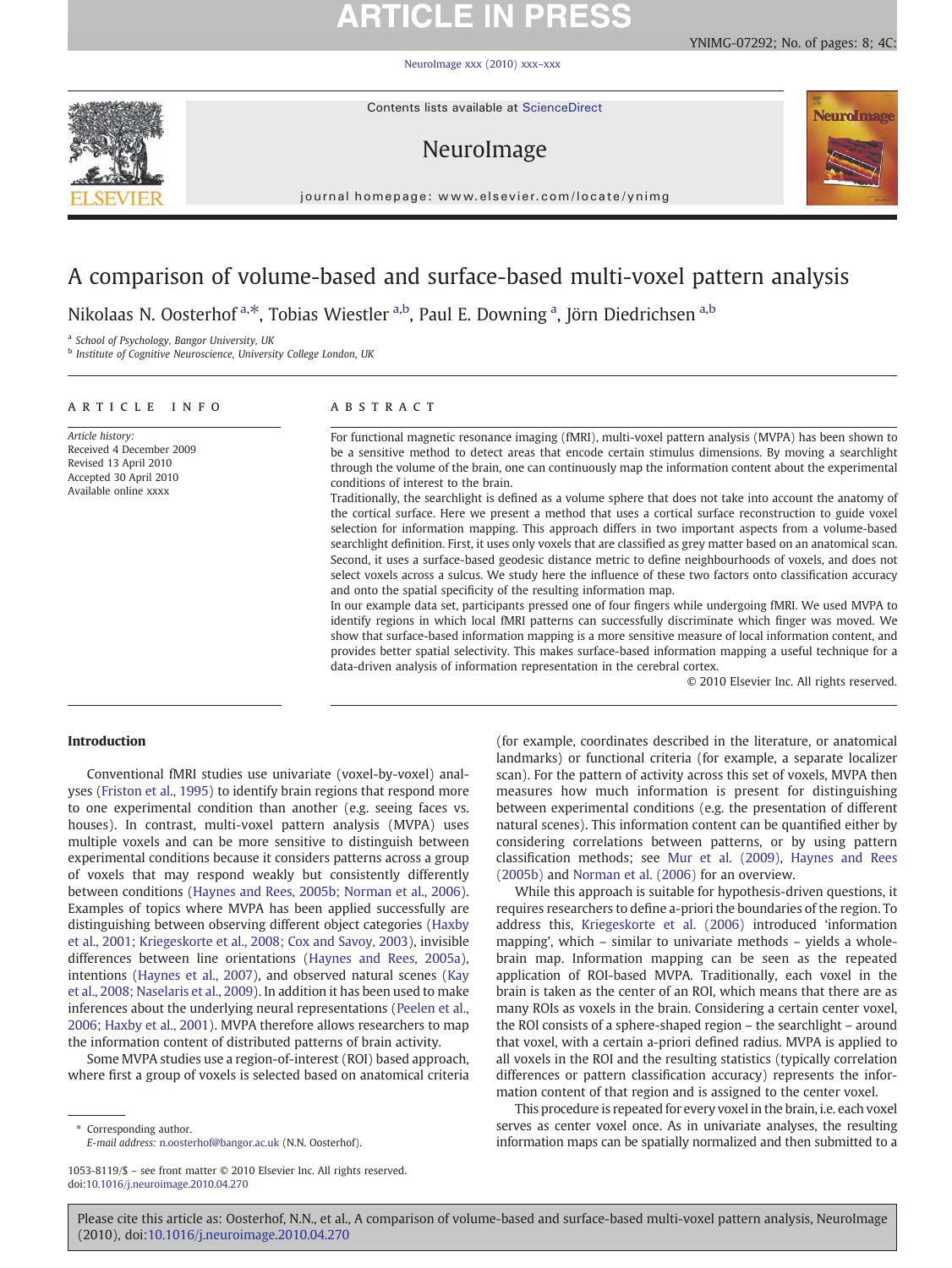second level (group) analysis. The interpretation is different from univariate maps however; voxel intensity does not represent (change in) measured activity, but how much information the distributed pattern of voxels surrounding that voxel represents jointly.

Recent conventional univariate fMRI studies have employed surface-based analysis for visualization and inter-subject alignment. First a wire-frame model of the cortical surface is reconstructed using a high-resolution anatomical image and subsequently functional data from the grey matter is projected on this surface [\(Essen and Drury,](#page-6-0) [1997; Essen et al., 2001; Dale et al., 1999; Essen and Dierker, 2007](#page-6-0)). Further analysis proceeds then using only the data on the surface. Inter-subject alignment is achieved after the surface has been inflated to a sphere, thereby removing inter-subject variability that stems from different folding patterns of the cortical surface. For univariate analyses it has been reported that for the group level, surface-based spherical alignment techniques are superior to volume-based techniques ([Fischl et al., 1999\)](#page-6-0). Thus, compared to volume-based approaches, surface-based techniques allow for a better inter-subject alignment based on surface features, easier visualization, and results in a dramatically reduced search region for statistical inferences as it only includes grey matter voxels ([Fischl et al., 1999](#page-6-0)).

It seems a sensible idea therefore to combine the advantages of information mapping and univariate surface-based activation analyses. The advantage of surface-based analysis, better visualization and improved inter-subject alignment, should generalize to multivariate analysis. However, surface representations become relevant for MVPA in an additional aspect that is not present for univariate analyses: the definition of the searchlight region around a center voxel.

In volume-based voxel selection, the searchlight is defined as a sphere around a center voxel without regard to the underlying folding structure of the neocortex. Surface-based information mapping should allow for better selection of informative voxels. It differs from volumebased voxel selection in two ways: (1) voxels for MVPA are restricted to the grey matter only, which reduces noise and enhances classification performance, and (2) a more appropriate distance metric that takes into account the folded nature of the cortical sheet. This results in a more neurologically plausible measure of information content and better spatial selectivity, which should make, at least in theory, a surface-based searchlight superior to volume-based approaches.

While a few researchers have reported the use of surface-based information mapping approaches [\(Wiestler et al., 2009; Soon et al.,](#page-7-0) [2009; Oosterhof et al., 2009\)](#page-7-0), to our knowledge there are no reports that show that for real data this approach has advantages compared to volume-based approaches. In the present paper, we compare the volume-based and surface-based approaches in an example dataset. We focus here on the comparison of the volume- and surface-based searchlight definition. For inter-subject alignment we used a spherical technique for all analyses. We show how the surface-based voxel selection improves both spatial selectivity and (when correcting for the number of voxels) also classification performance. Importantly, the surface-based approach results in a better dissociation of information content between two spatially neighbouring regions than the volume-based approach. We illustrate this in our dataset by showing that primary somatosensory (S1) represents single digit finger presses better than primary motor cortex (M1), a result that does not become apparent in a similar volume-based analysis.

Altogether, our results demonstrate that surface-based information mapping has significant advantages over volume-based approaches, which makes it a useful tool for answering data-driven questions about the involvement of regions that process or represent information in the human brain.

### Surface-based information mapping

Information mapping, in general, consists of two steps: voxel selection and computing information content (correlations or classification accuracies). While the latter is studied extensively in the field of machine learning [\(Michie and Spiegelhalter, 1994](#page-6-0) for example), the focus of this paper is to study the influence of different methods of voxel selection onto information-based mapping.

By voxel selection we mean the process of choosing the neighbourhood voxels around a center voxel. The computation of the information content for the center voxel is then based on these voxels. We distinguish between the 'seed domain', the set of locations that serve as a center for the searchlight, and a 'data domain', the set of voxels that are used for MVPA.

In the traditional searchlight, the seed domain and target domain are identical. This relationship is not necessary, for example one could decide to take voxels in the seed domain from a volume with a different spatial resolution and/or space (for example, original versus Talairach template space) than the volume in the data domain. This distinction is important for the case of surface representations of the cortex, where the elements in the seed domain are not voxels but nodes on the surface. Here, we followed this approach by using a wireframe model from the cortical surface, where for a center node the neighbouring nodes are selected, and then the voxels adjacent to these nodes are used for MVPA.

Conceptually, our surface-based searchlight approach differs from the traditional volume-based version in two ways, both of which may improve the quality of the information mapping: grey matter selection and a surface-based distance measure. As mentioned earlier, in traditional information mapping (see [Fig. 1a](#page-2-0)), a center position is chosen and all voxels surrounding the center are selected for MPVA. This includes not only grey matter – which produces the BOLD signal we are interested in – but also white matter, cerebral spinal fluid, and other tissue whose measured signal is not expected to correlate with the experimental conditions of interest. Our first step is therefore to inclusively mask grey matter voxels ([Fig. 1](#page-2-0)b), which should improve MPVA in informative regions because features (voxels) that carry no information are excluded from the analysis.

However, this method does not take into account the folded nature of the cortical sheet. Some voxels will be close to the center voxel with a standard Euclidean distance measure but far away with a geodesic distance measure (i.e., distance measured along the cortical surface). Where Euclidean distance is used to select voxels, the spatial selectivity for estimating the information content of a local region on the cortical sheet will be reduced. This occurs especially when the center position is located inside a sulcus, which causes voxels on the opposite side of the sulcus to be selected as well. This will dilute the measure local information content, because functionally different regions will be considered in the same classifier. Thus, on the above grounds, our second step involves applying a geodesic distance measure that respects the curvature of the cortex in computing the distance from center position to voxels [\(Fig. 1](#page-2-0)c). We note that geodesic distance measures that are unbiased with respect to the local surface curvature (concavity or convexity) require an intermediate surface that lies in between the pial–grey matter and grey matter– white matter boundaries. Furthermore, the difference between Euclidean and geodesic distances crucially depends on the local geometry of the cortical sheet and becomes more prominent as the searchlight radius increases.

To compare surface-based searchlights with the volume-based variant, we used a dataset from seven participants who performed single digit movements of the right hand while they were scanned with fMRI. In both variants, MVPA was used to classify which of the four fingers they pressed during each run.

First, we compared the traditional volume approach with the geodesic surface approach for a whole-brain analysis. Both approaches show that regions in the primary motor (M1) and somatosensory (S1) cortices, near the hand area, represent most information content about which finger was pressed. Second, we compared an anatomicallydefined ROI that contains the hand area in M1 and S1. Our results show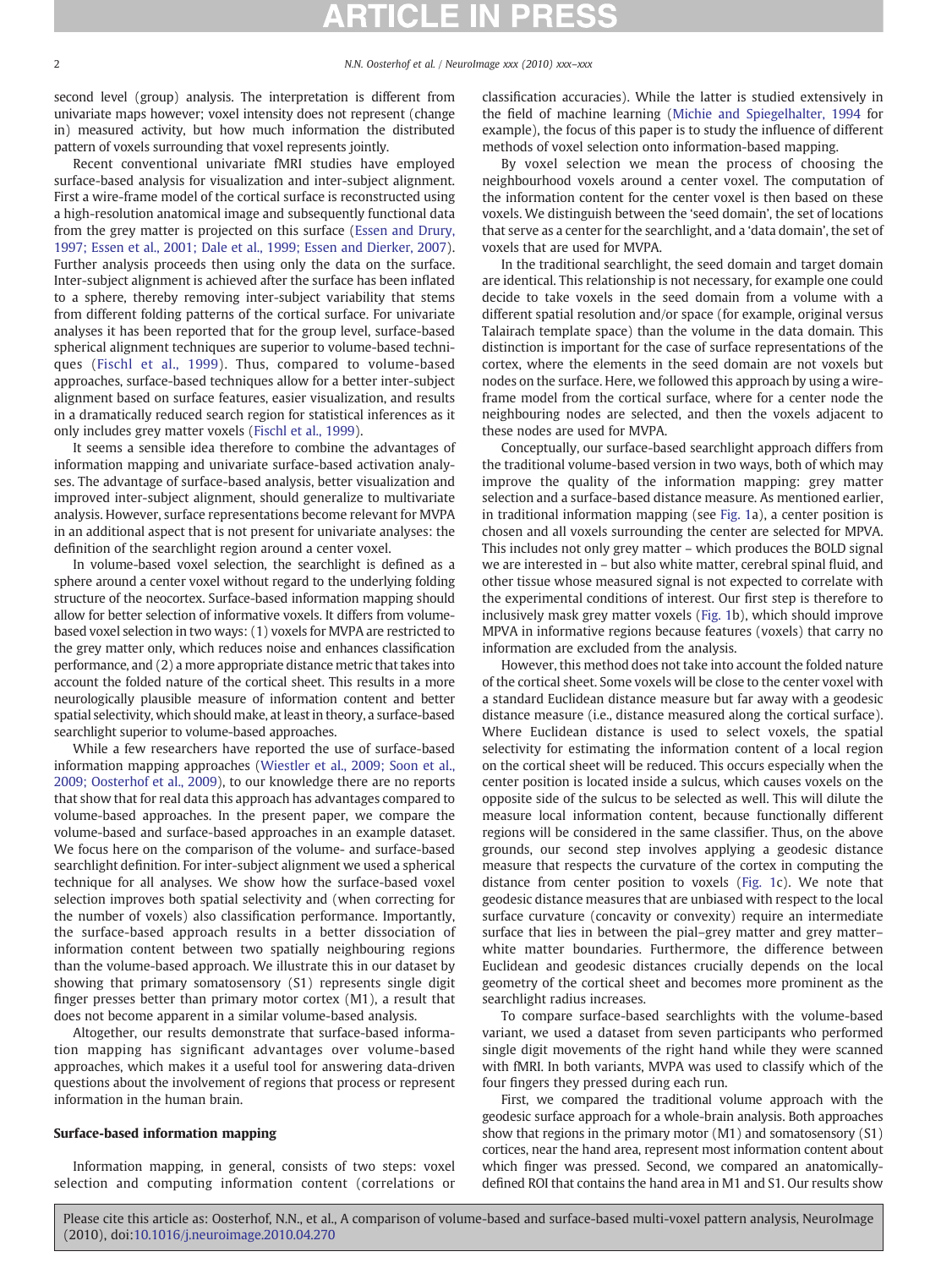### N.N. Oosterhof et al. / NeuroImage xxx (2010) xxx–xxx 33

<span id="page-2-0"></span>

Fig. 1. Comparison of voxel selection methods. (a) Schematic representation of a brain slice, with white matter, grey matter, and cerebro-spinal fluid indicated. The lines represent the white matter/grey matter boundary, the grey matter/pial surface boundary, and the skull. With the traditional volume-based voxel selection method, a voxel (blue) is taken as the center of a sphere (red; represented by a circle), and all voxels within the sphere are selected for further pattern analysis. (b) An improvement over (a), in that only grey matter voxels are selected. The grey matter can either be defined using a probability map, or the cortical surface reconstruction. A limitation however is that voxels that are close in Euclidean distance but far in geodesic distance (i.e. measured along the cortical surface), are included in the selection, as illustrated by the three voxels on the left. (c) Using surface reconstruction, the white matter–grey matter and grey matter–pial surfaces are averaged, resulting in an intermediate surface that is used to measure geodesic distances. A node on the intermediate surface (blue) is taken as the center of a circle (red; represented by a solid line), and corresponding voxels in between the white matter and pial surfaces are selected. (For interpretation of the references to color in this figure legend, the reader is referred to the web version of this article.)

that, when corrected for the number of voxels, the surface-based method shows higher classification accuracies. More importantly, we show that the volume-based approach shows artifactual regions of high accuracy in both M1 and S1. In contrast, the surface-based approach shows that the difference between finger-activation pattern is more pronounced (operationalized by higher classification accuracies) in S1 than in M1. This indicates that the surface-based approach has better spatial selectivity.

### Method

### Participants

Two female and five male neurological healthy volunteers participated in the study. All participants were right handed and their age ranged from 20 to 22 years. The ethics committee of the School of Psychology, Bangor University, approved all procedures of the study.

### Apparatus

To study the representation of digit movements on fingertips with fMRI we used a non-magnetic finger box. The box had five piano-style keys and the forces applied to the keys were recorded by quantum tunnelling composite pills (QTC-pills). Because we controlled the finger box from outside the scanning room, a filter panel in the wall prevented radiofrequency leakage. The visual instructions and feedback were projected from outside the scanner room on a screen, which was viewed by the participants through a mirror.

### Scan acquisition

The imaging data were acquired on a Phillips Achieva 3 T scanner (Philips, Best Netherlands). For the functional scans we used an echo plane imaging sequence (EPI) with a voxel size of  $2.0 \times 1.8 \times 1.8$  mm<sup>3</sup>. We achieved coverage of the superior part of the cortex with 38 axial slices (no gaps), using sensitivity encoding (SENSE) with a factor of 2 and a TR of 2 s. A scan sequence started with 4 dummy scans followed by 128 data images. T1 weighted structural images were acquired with a volumetric MPRAGE sequence using a voxel size of  $1 \times 1 \times 1$  mm<sup>3</sup>.

### Procedure

Before the scan acquisition all participants underwent a training session of 4 runs in which they were familiarized with the task. During the scan participants performed 7 runs. All runs consisted of 16 trials (see Fig. 2). Each trial started with a red letter on the screen to announce the digit and participants made 5 isometric key presses with the indicated fingers. The presses were paced by the appearance of a white asterisk on the screen (every 1.35 s) and turned green if participants pressed the correct finger and red otherwise. Trials lasted for 8.1 s and each finger was repeated 4 times in random order per condition in a run.

### Imaging data analysis

We analysed the functional image data using the SPM5 toolbox (http://www.fi[l.ion.ucl.ac.uk/spm/](http://www.fil.ion.ucl.ac.uk/spm/)) and custom written routines in Matlab. We first realigned the slices temporarily to correct for the



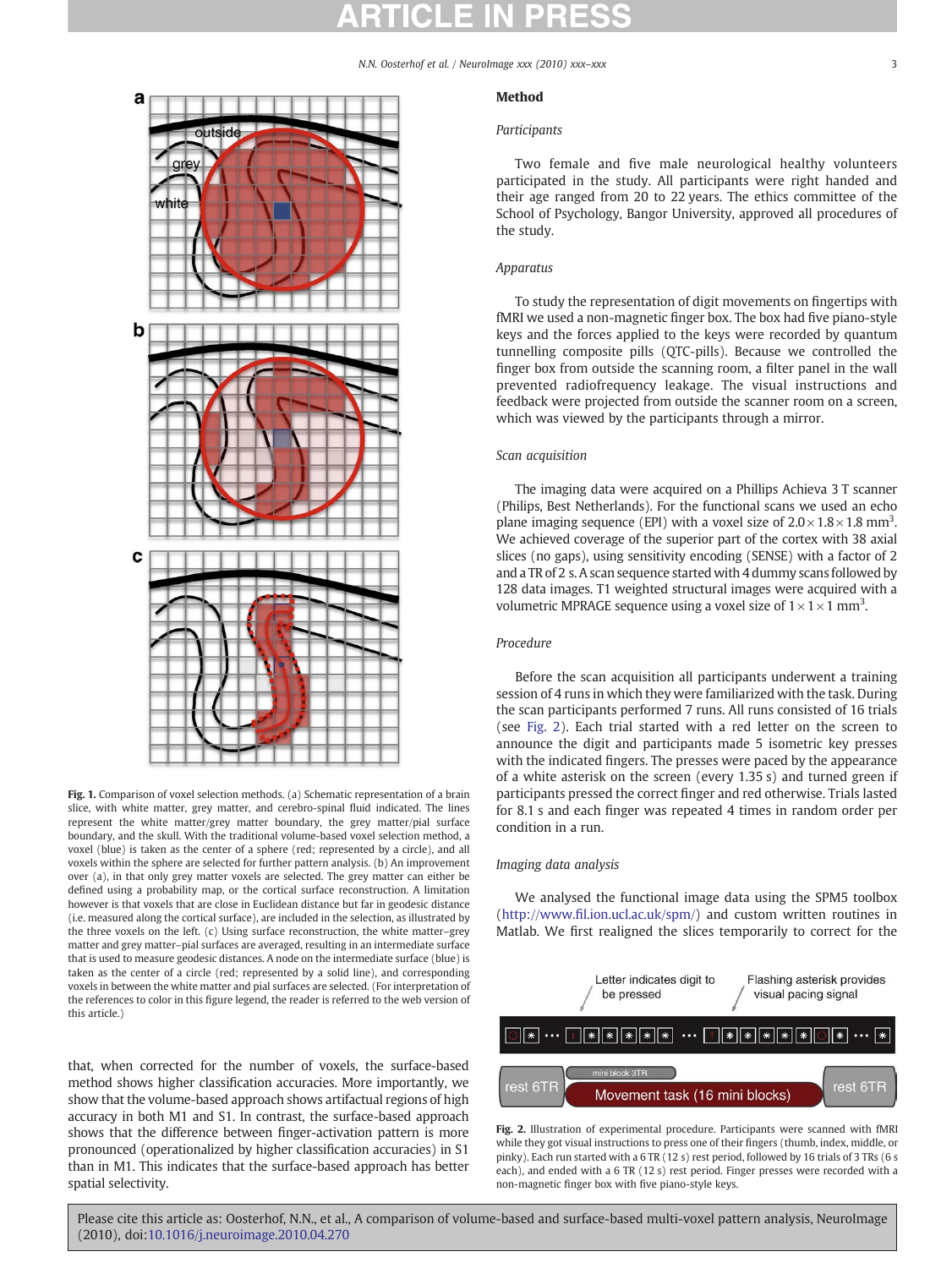ascending order of slice acquisition. Afterwards the images were spatial realigned to the first functional image of the scan using a sixparameter rigid-body transformation. To remove slow varying trends in the data we made use of a high pass filter with a cut off frequency of 1/128 s. Finally we fitted the data of each voxel using a General Linear Model, with regressors that represented the digit responses for single fingers during a run. These regressors were boxcar functions (length 8.1 s) that indicated the 4 trials of each finger within each run and then were convolved with a standard hemodynamic response function.

### Anatomical preprocessing

Cortical surface models were reconstructed using Freesurfer [\(Fischl et al., 1999](#page-6-0)), which provides an automated reconstruction procedure that yields an outer surface (the pial surface–grey matter boundary) and an inner surface (the grey matter–white matter boundary). These surfaces consist of vertices, edges and surfaces (the topology) and a set of coordinates that refer to the vertices. Because the two surfaces have the same topology, the coordinates of two surfaces can be simply averaged to obtain an intermediate surface along which geodesic distances are measured. Further analyses proceeded with AFNI and SUMA [\(Cox, 1996; Saad et al., 2004](#page-6-0)). To avoid interpolation of the functional data, the surfaces are brought in correspondence to the functional data by estimating the required affine transformation. For group analysis, the surfaces were inflated to a sphere, aligned to a standard sphere, and resampled to a standard topology (an icosehedron in which each of the twenty triangles is subdivided in 10,000 triangles, using AFNI's MapIcosehedron). This ensured that each node on the standardized surfaces represented a corresponding surface location across participants; therefore, group analyses could be conducted using a node-by-node analysis without interpolation of functional data or classification accuracy scores. For all analyses even for the volume-based searchlight we used spherical alignment to average results between different individuals. The intermediate and inflated surfaces were transformedinto Talairach template space ([Talairach and Tournoux, 1988\)](#page-7-0) to correct for overall brain size in distance measures, and averaged across participants for presentation of group analysis results.

### Voxel selection

We used different searchlight radii of 4, 6, 8, 10, and 12 mm. The volume-based algorithm was similar to work reported earlier. For the surface-based algorithm, a center node on the intermediate surface was chosen. Using [Peyré's \(2008\)](http://www.ceremade.dauphine.fr/peyre/matlab/fast-marching/content.html) toolbox that implements [Kimmel](#page-6-0) [and Sethian's \(1998\)](#page-6-0) method of computing geodesic distances efficiently, all nodes within the searchlight radius are selected. Grey matter voxels surrounding the selected nodes are selected as follows: for each selected node on the intermediate surface a corresponding line is constructed that connects corresponding points on the outer and inner surface. (The length of this line equals the local cortical thickness). For a given line, ten equidistant steps were taken from the outer to the inner surface, and after each step the voxel that contains the current position is selected. This procedure was repeated for each line, yielding a set of selected voxels (where duplicates are removed) for the ROI that corresponds to the center node. This procedure was repeated for each center node and stored for further processing (MVPA).

### Multi-voxel pattern analysis

To investigate the representation of digit movements in the cortex, we used multi-voxel-pattern-classification with a Linear Discriminant Analysis classifier. Inputs for the classifier consisted of the 4 (digits) $\times$ 7 (runs)  $\beta$ -estimates from a set of selected voxels. To

normalize the β-estimates, for each run we centered the β-estimates around zero, i.e. subtracted the mean of the  $\beta$ -estimates across the run. To avoid circular analysis (double dipping) in the classification [\(Kriegeskorte et al., 2009](#page-6-0)), we used cross-validation where the classifier was tested on the four  $\beta$ -estimates from one run after it was trained on the other six runs. This was repeated seven times, where each time the classifier was tested on a different run. Because typically the number of voxels in selected regions was larger than the number of  $\beta$ -estimates from the GLM, the estimate of the covariance matrix is rank deficient. We therefore regularized the matrix by adding the identity matrix scaled by one percent of the mean of the diagonal elements. We note that we have also used a Support Vector Machine (not reported here) that yielded qualitatively similar classification results.

### Group analysis

All whole-brain group analyses were performed on the standardized surface. We transformed the classification accuracies for each node to z-scores using the normal approximation of the binominal distribution.<sup>1</sup> These z-statistics were then used in the group statistic and tested using a t-test against 0 (corresponding to chance performance). The *t*-statistics were thresholded at  $t_6 = 2.45, p = 0.05$ two-tailed, uncorrected for multiple comparisons. Using Monte Carlo simulations, we then determined the critical cluster size, such that the family-wise error-rate was  $\alpha$  = 0.05. As accuracies from neighbouring nodes share many voxels, they are not independent but spatially autocorrelated (resulting in a smooth accuracy map). To account for this, the smoothness of the residual accuracy maps was estimated and applied to random Gaussian data. For the surface-based analyses we used a Matlab toolbox that implements the estimation of smoothness along the surface [\(Chung et al., 2005\)](#page-6-0).

### Results

The whole-brain analysis ([Fig. 3;](#page-4-0) intended for a qualitative comparison) showed that both approaches were well able to locate M1/S1 as the most prominent region with robust classification performance. Both methods also identified a smaller cluster in the supplementary motor and secondary sensory areas. Focusing on the M1/S1 region, the surface-based map shows the most reliable information representation in a single region on the posterior wall of the central sulcus. In comparison, the volume-based map shows more similar information representation in the anterior and posterior wall of the central sulcus, and in the posterior and anterior wall of the postcentral gyrus. If we assume that most information is indeed represented in the anterior wall of the postcentral sulcus – as suggested by the geodesic method – this is exactly the pattern we would expect: for the volume-based map, spheres whose center are at the anterior banks of the central and postcentral sulcus do also contain voxels in the posterior wall of the central sulcus, and therefore show more similar classification accuracies. In other words, the volume-based results seem due to 'cross-talk' across the sulci and gyri and are an artifact of the volume-based voxel selection method. Altogether, this suggests that a surface-based searchlight has better spatial specificity than the volume-based variant.

As mentioned earlier ([Fig. 1\)](#page-2-0), voxel selection methods for volumeand surface-based information mapping differ in two aspects: (1) the former includes both grey and non-grey matter voxels, while the latter includes grey matter voxels only; and (2) surface-based methods use a distance metric that respects the folding of the cortical

 $1$  We note that for small numbers of trials or low accuracies such approximation may deviate significantly from the exact z-score.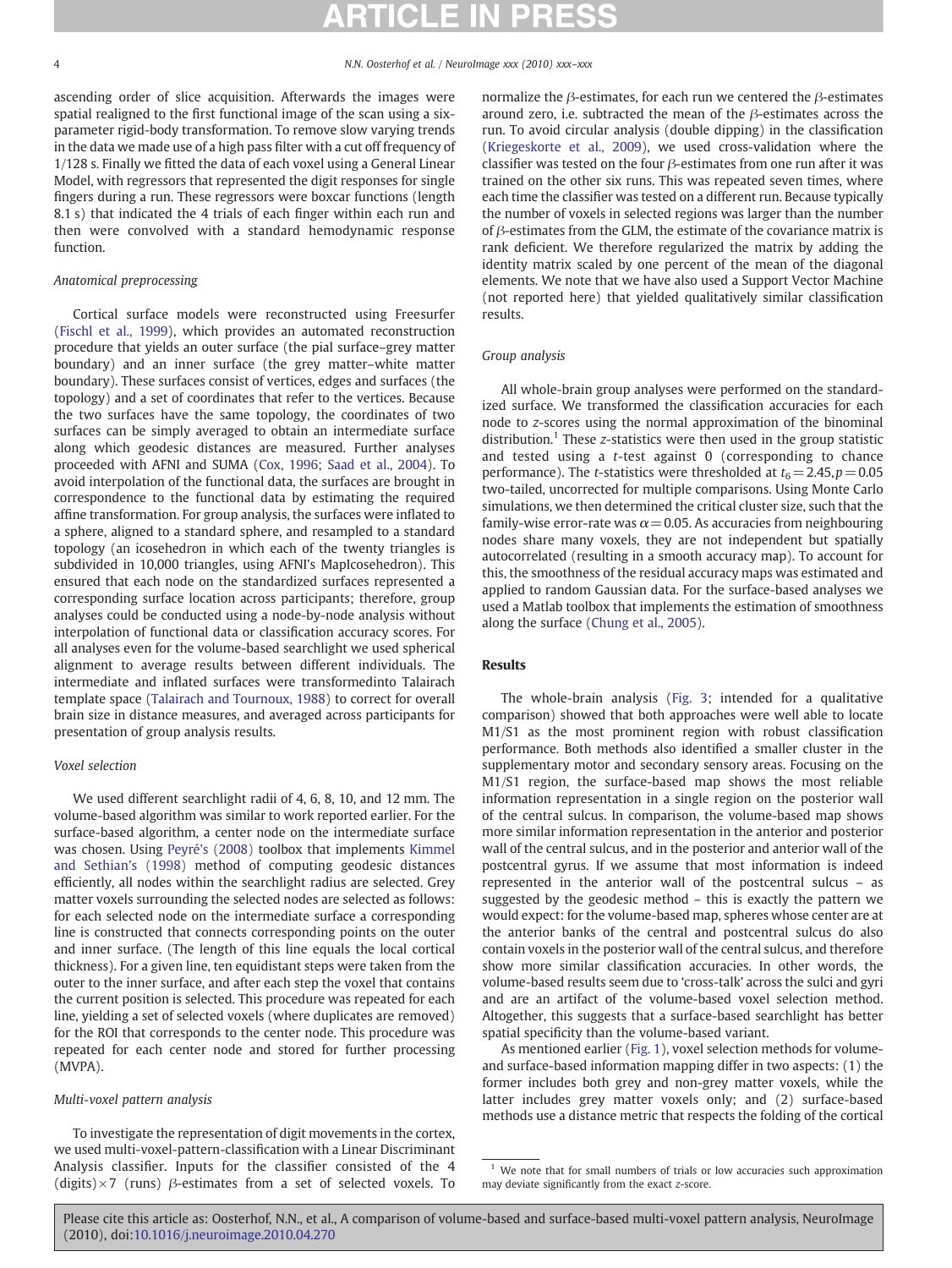N.N. Oosterhof et al. / NeuroImage xxx (2010) xxx-xxx

<span id="page-4-0"></span>

Fig. 3. Whole-brain group analysis results. Group analysis results from finger press classification using traditional volume-based voxel selection with Euclidean distance metric and no voxel masking (left; see [Fig. 1](#page-2-0)a), and surface-based voxel selection with grey matter voxel masking (right; see [Fig. 1](#page-2-0)c). Colors indicate t values for classification accuracies across participants. Maps are thresholded at  $p=0.05$  uncorrected and  $p=0.05$  cluster-size corrected (see Methods). Finger presses could most reliably be decoded from the primary motor and somatosensory regions. Both maps are averaged across individuals using surface-based normalization. The volume-based results (left) show similar patterns across the anterior and posterior wall of the central sulcus and the anterior wall of the postcentral sulcus. The surface-based results (right) show most reliable pattern classification in a single locus on the anterior wall of the postcentral sulcus. This suggests that the similarity across sulcus walls in the volume-based analysis are due to an artifactual 'cross-talk' effect from voxel selection across the sulci and gyri, and that the surface-based method has better spatial selectivity. Insets: more detailed view, with labeling of the major sulcus and gyri. Abbreviations: CS, central sulcus; preCS, precentral sulcus; poCS, postcentral sulcus. (For interpretation of the references to color in this figure legend, the reader is referred to the web version of this article.)

sheet. Different selection methods also lead to different numbers of voxels selected, which influences accuracy in a non-linear manner.

To investigate the effect of different voxel selection methods quantitatively, we compared three voxel selection methods: Euclidean distance in the volume without voxel masking ('volume'; [Fig. 1](#page-2-0)a), Euclidean distance in the volume with grey matter voxel masking ('Euclidean'; [Fig. 1](#page-2-0)b), and geodesic distance along the surface with grey matter voxel masking ('geodesic'; [Fig. 1c](#page-2-0)). We used different searchlight sizes, with radii of 4, 6, 8, 10, and 12 mm for all voxel selection methods, and also radii of 14, 16, 18, 20, and 22 mm for the geodesic method because, for a given radius, this method selects much fewer voxels than the other voxel selection methods. We selected a region that covered approximately equal areas of M1 and S1 [\(Fig. 4a](#page-5-0)). For easier comparison, the seed domain, the centers of the spheres/circles, was the set of nodes on the intermediate surface for all methods. This means that in the 'volume' method, distances were computed between center nodes and the centers of voxels in the volume; in the 'Euclidean' and 'geodesic' methods, distances were computed between center nodes and other nodes on the surface.

[Fig. 4b](#page-5-0) shows the mean classification accuracies (across all nodes in the seed region) as a function of the number of voxels selected in the searchlight region for the different radii and the three voxel selection methods. First, we tested the effect of grey matter voxel masking. A repeated-measures ANOVA for radii of 4,6,...,12 mm showed that the Euclidean had higher accuracies than the volume method,  $F_{1,6} = 40, p<0.001$ , which means that grey matter voxel selection improves classification performance.

Generally the accuracies increase with a larger searchlight radius (i.e. more voxels),  $F_{4,24}$  = 75,p<0.001, as reported earlier [\(Li et al., 2007](#page-6-0)). Because the geodesic method uses less voxels – especially for large radii – than the other methods, a fair comparison of distance metric (Euclidean versus geodesic) requires correcting for the number of voxels.

To compare the effect of distance metric, corrected for the number of voxels, we fitted exponential functions  $(x \rightarrow c_1+c_2 \cdot \exp(x-c_3))$  to the accuracies for each selection method and each participant. These functions explained on average 98.5% of the variance. We interpolated the fitted curves for searchlight sizes of 100,200,…,800 voxels, and found that for all searchlight sizes grey matter voxel masking yield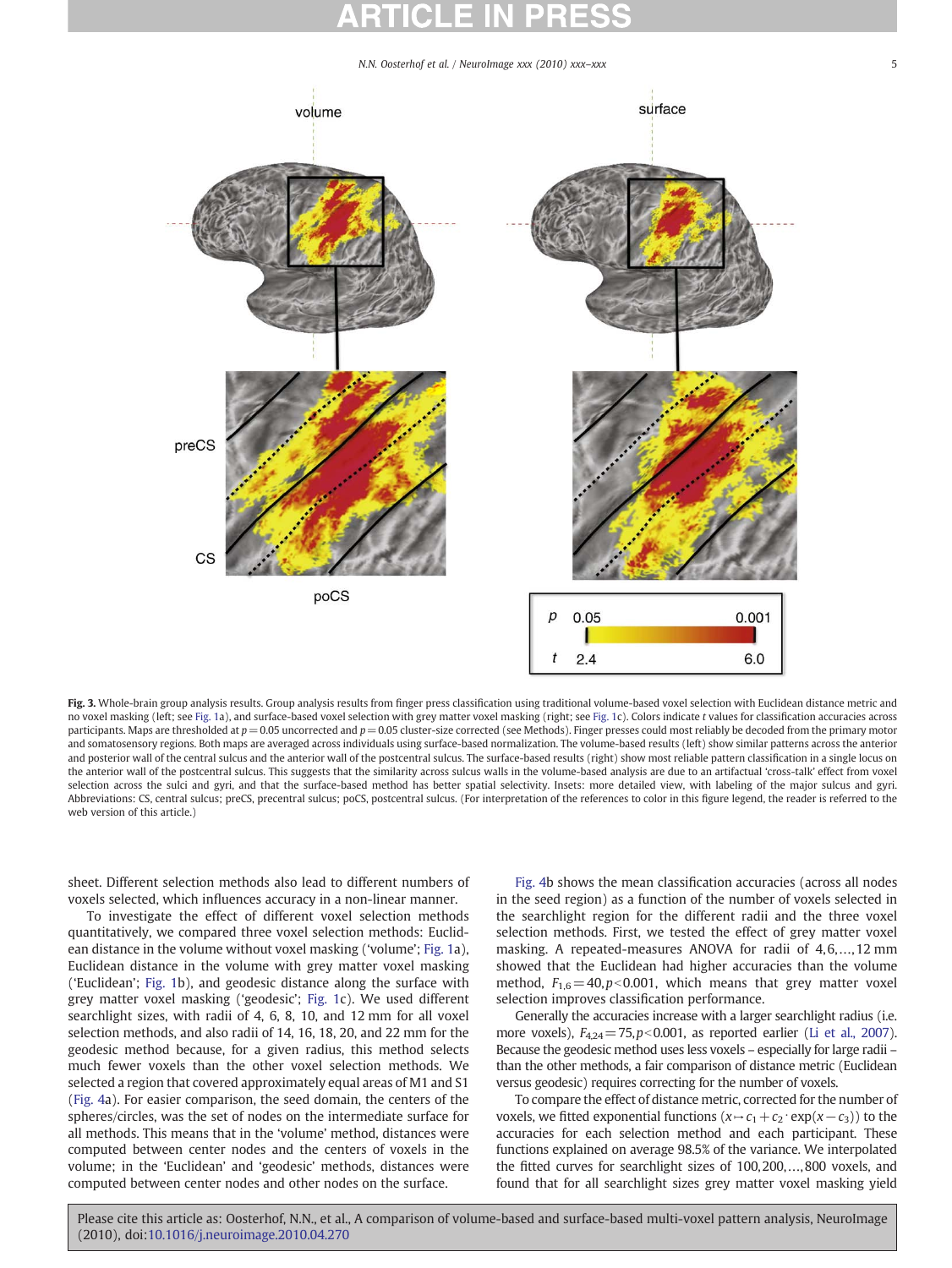### <span id="page-5-0"></span>6 N.N. Oosterhof et al. / NeuroImage xxx (2010) xxx–xxx



Fig. 4. Region-of-interest comparison of voxel selection accuracies. (a) Surface nodes in region covering the hand representation in primary motor (M1; green) and somatosensory (S1; red) cortex is selected. (b) Classification accuracies for three voxel selection methods: Euclidean distance metric without voxel masking ('volume'), Euclidean distance metric with grey matter voxel masking ('Euclidean'), and geodesic distance metric with grey matter voxel masking ('geodesic'). The horizontal axis shows the average number of voxels in the searchlight, and they vertical axis the average classification accuracies across the M1 and S1 region together. For the volume and Euclidean voxel selection method, the measures correspond to searchlight radii of 4, 6, ..., 12 mm; for the geodesic method, to radii of 4, 6, ..., 22 mm. When corrected for the number of voxels, classification accuracies are lower for the volume and Euclidean than for the geodesic voxel selection method. (c) The same figure as (b), but with the top 20% nodes (sorted on accuracy) selected. (d) Comparison of informative regions in M1 and S1. Accuracies across nodes are sorted and binned separately in M1 and S1 in five 20% wide bins (horizontal axis), and the difference between the average accuracies (vertical axis) in M1 and S1 is computed for each bin. Compared to the Euclidean method, the geodesic method yields a larger difference in accuracies between S1 and M1 for the top 20% accuracy bin, which shows that the geodesic method provides better spatial specificity. (For interpretation of the references to color in this figure legend, the reader is referred to the web version of this article.)

higher classification accuracies than no masking, and also that the geodesic distance measure yields higher classification accuracies than the Euclidean distance measure,  $min(t_6) = 3.08$ ,  $ps < 0.02$  for all searchlight sizes.

Because we were interested in the most informative sub-regions within the ROI, we considered the center nodes with the top 20% highest accuracies for each method and radius (Fig. 4c). The increase in accuracies with larger searchlight size seem to saturate at around 600 voxels. Grey matter masking did not improve classification accuracies,  $max(t_6)$  < 1.4, ps > 0.1 for searchlight sizes  $\geq$ 300voxels, which might be due to the fact that searchlights associated with the nodes with the top 20% classification accuracies had relatively few non-grey matter voxels selected. Conversely, application of a geodesic distance measure showed higher classification accuracies than the Euclidean distance metric, in( $t_6$ ) = 1.96,ps < 0.05 for all searchlight sizes.

To investigate the spatial separation between M1 and S1 (see whole-brain analysis, above) in more detail, we compared the Euclidean and geodesic distance metric for the 10 mm searchlight radius data (using grey matter masking in both methods). Based on the group analysis [\(Fig. 3\)](#page-4-0), we assumed that regions in S1 hold more information for finger presses than M1. If the geodesic measure separates M1 and S1 better than the Euclidean measure, then the geodesic approach should find clusters with higher accuracies in S1 than in M1. For the Euclidean approach these difference should be diluted.

For each participant, distance metric, and subregion (M1 and S1), the set of nodes were sorted by accuracy and assigned to one of five 20%-percentile bins. For each of these five bins, we computed the difference between the mean accuracy in M1 and S1. As shown in Fig. 4d, bins with lower accuracies (0–80%) showed no difference between the two distance metrics. Importantly, the planned comparison in the bin with the top 20% accuracies showed that this difference was significant,  $t_6 = 2.06, p = 0.043$ . Post-hoc analysis showed that this was reliable for different sizes of the top bin,  $ps<0.01$  for selecting up to the top 7% of the nodes and  $ps<0.05$  for the top 21%. This corroborates the observations from the whole-brain map, which suggested that information about finger presses is most precisely represented in S1. When looking at the areas of highest performance, the difference between these two regions (i.e. their functional specialization) was observed better using a geodesic approach.

### **Discussion**

In this paper we have compared volume- and surface-based information mapping of fMRI data. The surface-based methods inherits a number of advantages from univariate surface-based activation mapping—easier visualization, and less correction for multiple comparisons because inferences are only drawn on grey matter voxels. Furthermore, surface-based inter-subject alignment improves the spatial specificity of group analyses [\(Fischl et al., 1999](#page-6-0)). Here, we focus on a further difference between the two approaches: the method of voxel selection that determines the shape of the searchlight. Specifically, we looked at two aspects. First, surface-based information mapping should lead to a better selection of informative voxels in a searchlight region by inclusive masking of grey matter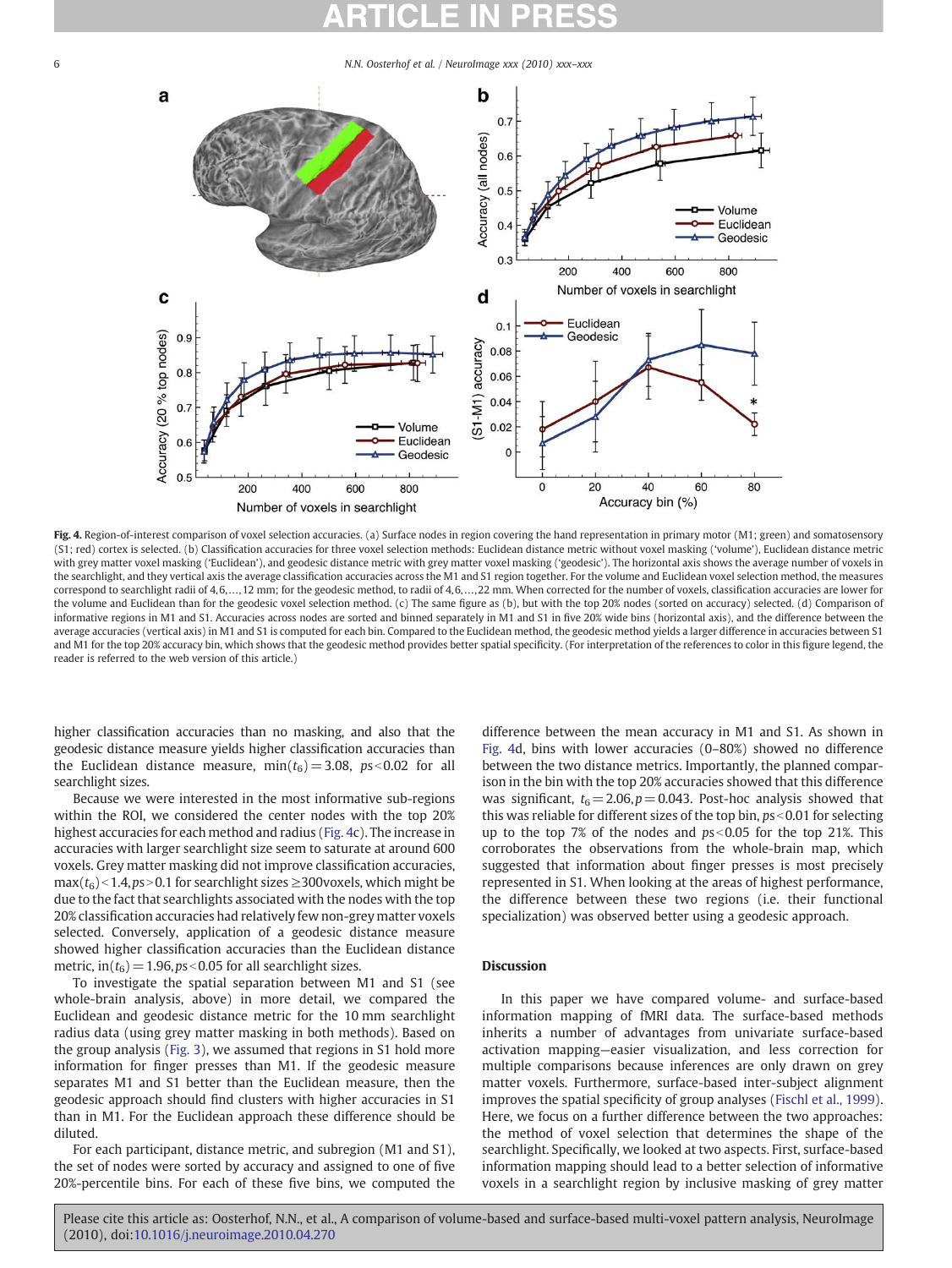<span id="page-6-0"></span>only. Second, it employs a distance metric that takes into account the folded nature of the cortical sheet.

### Acknowledgments

Using an exemplary data set, we showed that surface-based voxel selection indeed improves sensitivity for informative patterns, both through the restriction to grey matter voxels, and through a surfacebased distance metric. We show that classification accuracies are generally higher with grey matter selection than without. This shows that there was much more information contained in grey matter voxels than in non-grey matter such as cerebral spinal fluid or white matter. There has been some debate about the nature (such as the role of functional organization of vasculature in the cortex; Gardner, 2010; Thompson et al., 2010; Kriegeskorte et al., 2009a) and spatial scale (such as the effects of data smoothing; de Beeck, 2010) of the informative signal used in MVPA. We note that our results do not resolve these matters beyond the observation that grey matter

contains more information than non-grey matter. We also showed that within a selected region-of-interest, application of a geodesic, surface-based distance measure led to higher accuracies than when selecting the same number of voxels using a Euclidean, volume-based distance measure. We did not specifically predict this result, because a Euclidean distance measure allows the mixture of voxels from both side of a sulcus [\(Fig. 1b](#page-2-0)). This should make performance worse when the seed is located in area that contains a lot of information, but at the same time should improve performance when the seed is located outside such a region but close (with Euclidean distance) to neighbouring regions that contain information. The differences between the voxel selection methods may be explained by the fact that our ROI contained mostly wellperforming regions.

Most importantly, however, we showed better spatial specificity for surface-based compared to volume-based voxel selection. Specifically, the surface-based method allowed us to distinguish between information about finger presses in the primary motor and somatosensory cortex, whereas in the volume-based approach the contributions of these two are less distinguishable due to 'cross-talk' of common voxels selected across the sulci and gyri [\(Figs. 3 and 4](#page-4-0)d). The results cannot be explained by differences in co-registration, because we used spherical alignment for all analyses.

We note that irrespective of the voxel selection method used, classification accuracies increase with an increasing searchlight radius for all the radii tested ([Fig. 4](#page-5-0)b). When the top 20% of the nodes with highest classification accuracy are selected, however, we found a saturation effect for larger radii where classification accuracies remain stable ([Fig. 4](#page-5-0)c). If there are focal regions with high information content, an increase in searchlight size will also tend to select more less-informative voxels, and it is possible that for larger radii than tested here, classification accuracies will decrease with an increase in searchlight radius. Furthermore, while our findings are consistent with prior suggestions that accuracies stop to increase for large radii (Mur et al., 2009), it is clear that a larger searchlight radius also means less spatial selectivity. For example, a 12 mm radius searchlight may yield higher classification accuracies than a 6 mm one, but the interpretation of a significant node is that the distributed pattern of measured activity in the voxels in a 12 mm radius (rather than 6 mm) around that node contain information about the trial conditions of interest. Therefore, a searchlight radius entails a compromise between spatial selectivity and classification accuracy. This loss of specificity, however, may be less pronounced using surface-based voxel selection.

In sum, these results indicate that surface-based voxel selection improves classification accuracies and spatial selectivity, compared to the traditional volume-based method. This makes surface-based information mapping a useful technique for a data-driven analysis of information representation in the cerebral cortex.

• We have implemented surface-based voxel selection in a new matlab toolbox, available from http://surfing.sourceforge.net.

We would like to thank Marius Peelen and Martijn van Koningsbruggen for the helpful comments on an earlier draft of this manuscript. This research was supported by the National Science Foundation (BSC 0726685), the ESRC, and the Wales Institute of Cognitive Neuroscience. NNO was supported by a fellowship awarded by the Boehringer Ingelheim Fonds.

### References

- Chung, M., Robbins, S., Dalton, K., Davidson, R., Alexander, A., Evans, A., 2005. Cortical thickness analysis in autism with heat kernel smoothing. Neuroimage 25 (4), 1256–1265.
- Cox, R., 1996. Afni: software for analysis and visualization of functional magnetic resonance neuroimages.
- Cox, D.D., Savoy, R.L., 2003. Functional magnetic resonance imaging (fmri) "brain reading": detecting and classifying distributed patterns of fmri activity in human visual cortex. Neuroimage 19 (2 Pt 1), 261–270.
- Dale, A.M., Fischl, B., Sereno, M.I., 1999. Cortical surface-based analysis. i. Segmentation and surface reconstruction. Neuroimage 9 (2), 179–194.
- de Beeck, H.P.O., 2010. Against hyperacuity in brain reading: spatial smoothing does not hurt multivariate fmri analyses? Neuroimage 49 (3), 1943–1948.
- Essen, D.V., Dierker, D., 2007. Surface-based and probabilistic atlases of primate cerebral cortex. Neuron 56 (2), 209–225.
- Essen, D.V., Drury, H., 1997. Structural and functional analyses of human cerebral cortex using a surface-based atlas. Journal of Neuroscience 17 (18), 7079.
- Essen, D.V., Lewis, J., Drury, H., Hadjikhani, N., Tootell, R., Bakircioglu, M., Miller, M., 2001. Mapping visual cortex in monkeys and humans using surface-based atlases. Vision Research 41 (10–11), 1359–1378.
- Fischl, B., Sereno, M., Tootell, R., Dale, A., 1999. High-resolution intersubject averaging and a coordinate system for the cortical surface. Human Brain Mapping 8 (4), 272–284.
- Friston, K., Holmes, A., Worsley, K., Poline, J., Frith, C., Frackowiak, R., et al., 1995. Statistical parametric maps in functional imaging: a general linear approach. Human Brain Mapping 2 (4), 189–210.
- Gardner, J.L., 2010. Is cortical vasculature functionally organized? Neuroimage 49 (3), 1953–1956 URL http://dx.doi.org/10.1016/j.neuroimage.2009.07.004.
- Haxby, J.V., Gobbini, M.I., Furey, M.L., Ishai, A., Schouten, J.L., Pietrini, P., 2001. Distributed and overlapping representations of faces and objects in ventral temporal cortex. Science 293 (5539), 2425–2430.
- Haynes, J.-D., Rees, G., 2005. Predicting the orientation of invisible stimuli from activity in human primary visual cortex. Nature Neuroscience 8 (5), 686–691.
- Haynes, J.-D., Rees, G., 2005b. Predicting the stream of consciousness from activity in human visual cortex Jul Current Biology 15 (14), 1301–1307.
- Haynes, J.-D., Sakai, K., Rees, G., Gilbert, S., Frith, C., Passingham, R., 2007. Reading hidden intentions in the human brain. Current Biology 17 (4), 323–328.
- Kay, K.N., Naselaris, T., Prenger, R.J., Gallant, J.L., 2008. Identifying natural images from human brain activity. Nature 452 (7185), 352–355 Mar.
- Kimmel, R., Sethian, J., 1998. Computing geodesic paths on manifolds. Proceedings of the National Academy of Science of the USA 95 (15), 8431–8435.
- Kriegeskorte, N., Goebel, R., Bandettini, P., 2006. Information-based functional brain mapping. Proceedings of the National Academy of Science of the USA 103 (10), 3863–3868.
- Kriegeskorte, N., Mur, M., Ruff, D., Kiani, R., Bodurka, J., Esteky, H., Tanaka, K., Bandettini, P., 2008. Matching categorical object representations in inferior temporal cortex of man and monkey. Neuron 60 (6), 1126–1141.
- Kriegeskorte, N., Simmons, W.K., Bellgowan, P.S.F., Baker, C.I., 2009. Circular analysis in systems neuroscience: the dangers of double dipping. Nature Neuroscience 12 (5), 535–540 May.
- Kriegeskorte, N., Cusack, R., Bandettini, P., 2009a. How does an fmri voxel sample the neuronal activity pattern: Compact-kernel or complex-spatiotemporal filter? Neuroimage 1–12 URL http://dx.doi.org/10.1016/j.neuroimage.2009.09.059.
- Li, S., Ostwald, D., Giese, M., Kourtzi, Z., 2007. Flexible coding for categorical decisions in the human brain. Journal of Neuroscience 27 (45), 12321–12330.
- Michie, D., Spiegelhalter, D.J., 1994. Machine learning, neural and statistical classification. Mur, M., Bandettini, P.A., Kriegeskorte, N., 2009. Revealing representational content with pattern-information fmri—an introductory guide. Social Cognitive and Affective Neuroscience 4 (1), 101–109.
- Naselaris, T., Prenger, R.J., Kay, K.N., Oliver, M., Gallant, J.L., 2009. Bayesian reconstruction of natural images from human brain activity. Neuron 63 (6), 902–915.
- Norman, K., Polyn, S., Detre, G., Haxby, J.V., 2006. Beyond mind-reading: multi-voxel pattern analysis of fmri data. Trends in Cognitive Science 10 (9), 424–430.
- Oosterhof, N.N., Wiggett, A.J., Diedrichsen, J., Tipper, S.P., Downing, P.E., 2009. Multivoxel pattern analysis reveals mirror-like responses in human parietal and occipitotemporal cortex. Poster Presented at the Annual Meeting of the Society of Neuroscience, Chicago, IL, USA.
- Peelen, M.V., Wiggett, A., Downing, P.E., 2006. Patterns of fmri activity dissociate overlapping functional brain areas that respond to biological motion Jan Neuron.